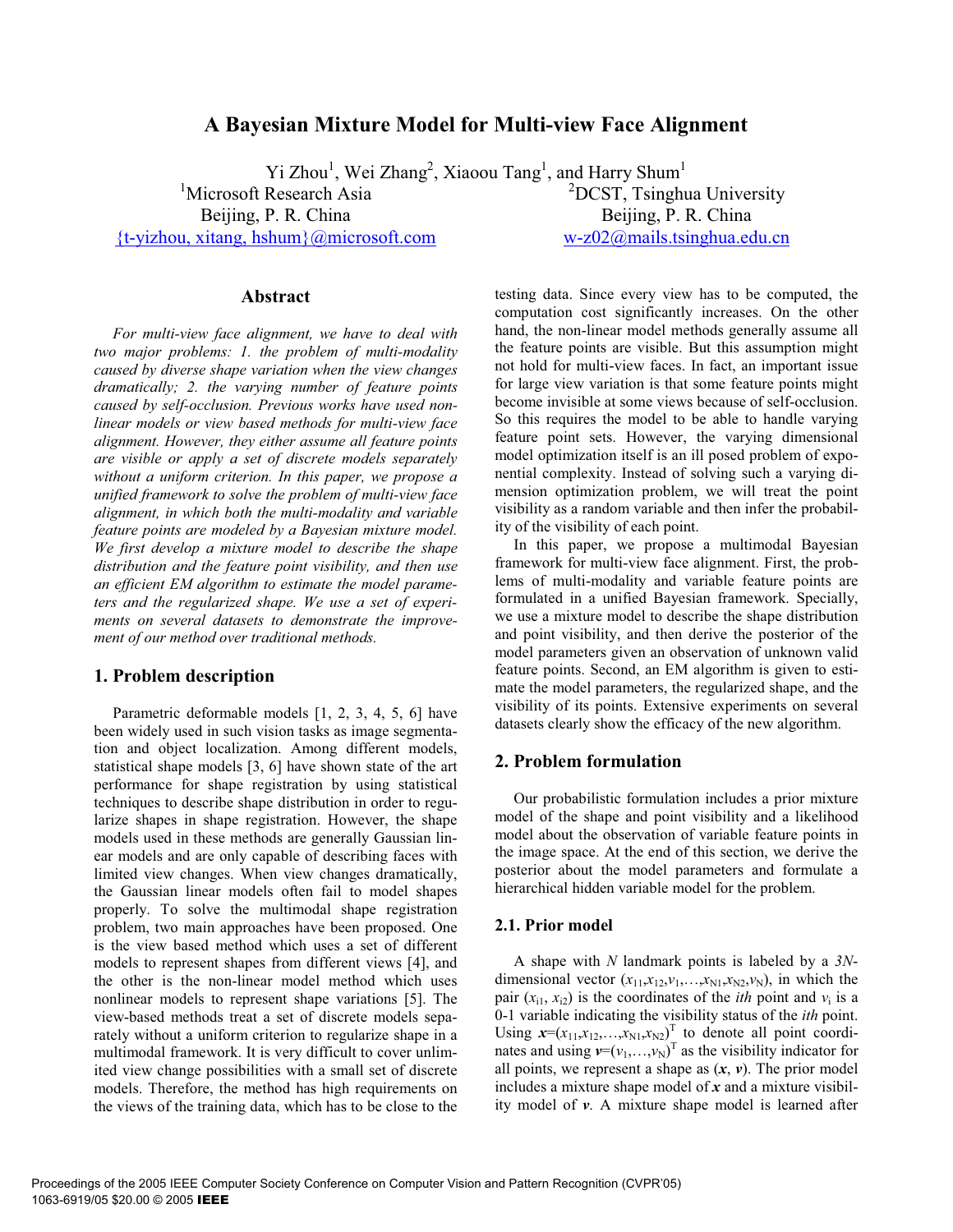aligning all the shapes to a common coordinate frame. Computing the common coordinate frame and aligning all the shapes is a typical Generalized Procrustes Analysis (GPA) [3, 5, 6]. In this paper, we learn a 2-cluster mixture PPCA model [9],

$$
p(\mathbf{x} \mid \mathbf{b}) = \sum_{i=1}^{n} \pi_i f_i(\mathbf{x} \mid \mathbf{b}^{(i)})
$$
  
= 
$$
\sum_{i=1}^{m} \pi_i (2\pi\sigma_i^2)^{-N} \exp \left\{-\frac{1}{2\sigma_i^2} \left\|\mathbf{x} - \mathbf{\mu}^{(i)} - \mathbf{\Phi}^{(i)} \mathbf{b}^{(i)}\right\|^2\right\},
$$
 (1)

where *m* is the cluster number,  $\pi$ <sub>i</sub> is the cluster weight and  $f_i(\cdot|\boldsymbol{b}^{(i)})$  is a normal density function;  $\boldsymbol{b}=(\boldsymbol{b}^{(1)},\ldots,\boldsymbol{b}^{(m)})$  is called the shape parameter and each  $b^{(i)}$  follows a Gaussian distribution  $p(b^{(i)})=N(0, \Lambda^{(i)})$  in which  $\Lambda^{(i)}$  is a diagonal matrix;  $\boldsymbol{\mu}^{(i)}$  is the center of the *ith* cluster and  $\boldsymbol{\Phi}^{(i)}$  is the principal matrix whose columns are the eigenvectors.

The prior landmark point visibility model is defined as a mixture Bernoulli model,

$$
p(\mathbf{v}) = \sum_{i=1}^{m} \pi_i \prod_{k=1}^{N} \left[ \left( q_k^{(i)} \right)^{v_k} \left( 1 - q_k^{(i)} \right)^{1 - v_k} \right],
$$
 (2)

where the cluster weight  $\pi_i$  is the same as Eq. (1) and  $q_k^{(i)}$ is a value between 0 and 1 which defines the probability of the *kth* point to be visible for the shapes in the *ith* cluster. Each  $q_k^{(i)}$  is learned after the mixture shape model is obtained. For a training shape *x*, its probability for belonging to the *ith* cluster is denoted as  $f_i(x)$ . We compute  $f_i(x)$  by first projecting x into the principle subspace  $\boldsymbol{\Phi}^{(i)}$ to get its shape parameter  $b^{(i)}$  and then multiplying the probability  $p(\hat{b}^{(i)})$  with  $f_i(x|b^{(i)})$ . In other words, we compute the Mahanalobis distance of *x* to the cluster center  $\mu^{(i)}$ as the summation of the M-distance in the principal subspace and the M-distance from the principal subspace [9]. So far, with the training set  $\{({\bf x}^{(1)}, {\bf v}^{(1)}), \dots, ({\bf x}^{(L)}, {\bf v}^{(L)})\}$ , the prior visible probability  $q_k^{(i)}$  of point *k* in cluster *i* is

$$
q_k^{(i)} = \sum_{l=1}^L v_k^{(l)} f_i(\mathbf{x}^{(l)}) / \sum_{l=1}^L f_i(\mathbf{x}^{(l)}) .
$$
 (3)

Figure 1 shows the two cluster centers of the mixture shape model with the visible probability of each landmark point illustrated as the degree of the darkness. The darker the point is, the more likely it might be occluded.

#### **2.2. Likelihood model**

For the current searched image, the observation for the shape regularization is the updated shape after local texture matching [3, 6]. We call this updated shape as the observed shape [6] and denote it as *y*. The observed shape *y* is in the image space and there is a similarity transformation difference between *y* and the shapes in the underlying shape space. We use a vector  $\boldsymbol{\theta} = (c_1, c_2, s, \theta)^T$  to represent this set of transformation parameters, in which  $c=(c_1,c_2)^T$  is the translation, *s* is the scale and  $\theta$  is the rotation. We use  $T_{\theta}(\cdot)$  to denote the similarity transformation incurred by this set of pose parameter, i.e. for a shape vector *x*,  $T_{\theta}(x) = s(I_N \otimes U_{\theta})x + I_N \otimes c$ . Here  $\otimes$  is the Kronecker product,  $I_N$  is a *N*-dimensional column vector whose elements are all one,  $I_N$  is the *N*-dimensional



Figure 1: Centers of the two clusters in the mixture shape model.



Figure 2: The hierarchical hidden variable model.

identity matrix and  $U_{\theta}$  is the rotation matrix with the angle  $\theta$ . We denote  $T_{\theta}^{-1}(\cdot)$  as the inverse transformation of  $T_{\theta}(\cdot)$ .

The observed shape *y* is known to be noisy and some of its feature points might be occluded. So given the underlying shape  $x$  and its point visibility  $v$ ,  $y$  is assumed to follow a distribution in Eq. (4),

$$
p(\mathbf{y} \mid \mathbf{x}, \mathbf{v}, \mathbf{\theta}) = (2\pi\rho^2)^{-|\mathbf{v}|} \exp\left\{-\frac{1}{2\rho^2} \left\| (\mathbf{v} \otimes \mathbf{1}_2) \circ \left[\mathbf{y} - T_{\theta}(\mathbf{x})\right] \right\|^2 \right\}, (4)
$$

where the notation  $\circ$  is array multiplication which is the entry-by-entry product of two vectors and the notation  $|\cdot|$ is the L<sub>1</sub> norm. The variance  $\rho^2$  is estimated from the update of the shape in the local texture matching step [6]. The visibility variable  $\nu$  indicates the valid feature points of the observed shape *y*.

#### **2.3. Hierarchical hidden variable model**

The parameters to be estimated here are the shape parameter  $\boldsymbol{b}$  and the pose  $\boldsymbol{\theta}$ . Based on the prior models (1), (2), and the likelihood model (4), the posterior of the parameters is obtained by integrating the hidden variables,

$$
p(\mathbf{b}, \mathbf{\theta} \mid \mathbf{y}) \propto \int p(\mathbf{y} \mid \mathbf{x}, \mathbf{v}, \mathbf{\theta}) p(\mathbf{x} \mid \mathbf{b}) p(\mathbf{v}) p(\mathbf{b}) \mathbf{dx} \mathbf{dv}. (5)
$$

The variables  $x$  and  $v$  are the hidden variables in our formulation. In addition, the cluster indicator variable is denoted as  $w=(w_1,...,w_m)^T$ , which only takes value like  $(0,...,0,1,0,...0)^T$  and its distribution function is,<br> $n(w-1) = \pi$ ,  $\alpha(\mathbf{w}) = \prod_{k=1}^{m} \pi^w$ 

$$
p(w_i = 1) = \pi_i \text{ or } p(\mathbf{w}) = \prod_{i=1}^{m} \pi_i^{w_i} .
$$
 (6)

And then given the cluster variable  $w$ , the distribution of *x* and *v* can be rewritten as

$$
p(\mathbf{x} \mid \mathbf{w}, \mathbf{b}) = \prod_{i=1}^{m} \Big[ f_i\Big(\mathbf{x} \mid \mathbf{b}^{(i)}\Big) \Big]^{w_i}, \tag{1'}
$$

$$
p(\mathbf{v} \mid \mathbf{w}) = \prod_{i=1}^{m} \prod_{k=1}^{N} \left[ \left( q_k^{(i)} \right)^{v_k} \left( 1 - q_k^{(i)} \right)^{1 - v_k} \right]^{w_i} . \tag{2'}
$$

With  $x$ ,  $v$ , and  $w$ , the whole framework can be described by a hierarchical hidden variable model in Figure 2.

### **3. Shape regularization by EM algorithm**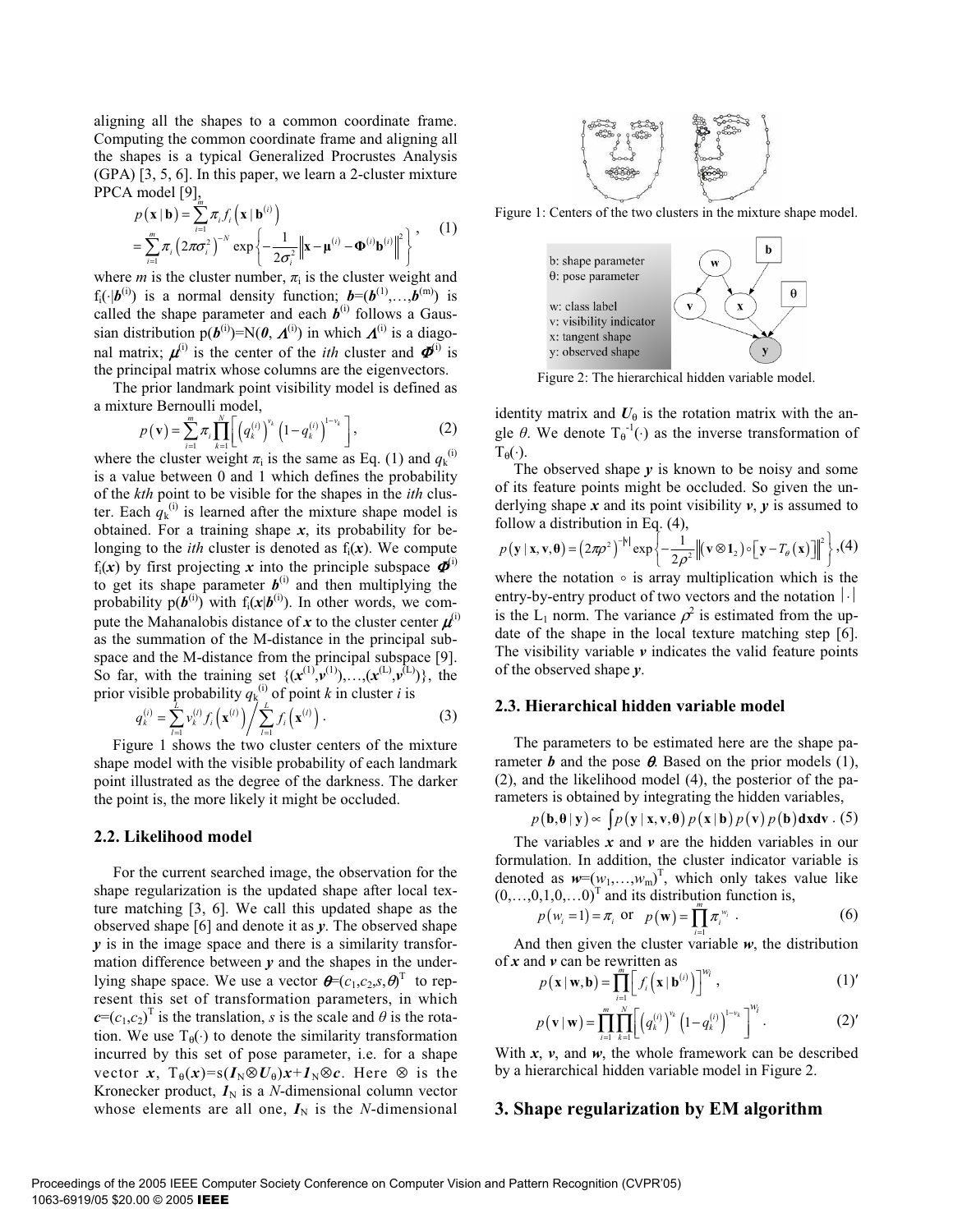In this section, we describe an EM algorithm to compute the parameter MAP estimation in the hierarchical hidden variable model in Figure 2.

#### **3.1. EM algorithm for MAP of parameters**

Instead of directly optimizing the posterior function in Eq. (5), we apply the EM algorithm to find the MAP estimation of parameters. The E step computes the expectation of the log-posterior. It is done through the computation of the expectation of several sufficient variables. The derivation of these sufficient statistics is presented in Appendix A and B. And we summarize the E step as follows. E1) Estimation of the cluster weight:  $\hat{w}_i = E[w_i | y]$ .

E2) Estimation of the point visibility:  $\hat{\mathbf{v}}_i = E[\mathbf{v} | \mathbf{y}, w_i = 1].$ 

E3) Estimation of the shape:  $\hat{\mathbf{x}}_i = E[\mathbf{x} | \mathbf{y}, \hat{\mathbf{v}}_i, w_i = 1]$ 

$$
= \left( \left(1-\hat{\mathbf{v}}_i\right) \otimes \mathbf{1}_2\right) \circ \mathbf{\Phi}^{(i)} \mathbf{b}^{(i)} + \left(\hat{\mathbf{v}}_i \otimes \mathbf{1}_2\right) \circ \left(p_i \mathbf{\Phi}^{(i)} \mathbf{b}^{(i)} + \left(1-p_i\right) T_{\theta}^{-1} \left(\mathbf{y}\right)\right).
$$

In the above steps, refer to Eq. (12) in Appendix B for the computation of  $w_i$  and Eq. (11) for the computation of  $v_i$ . Each element of  $v_i$  is a value between 0 and 1, and it determines how much we will use the information of each point from the observation when we estimate the underlying shape  $x_i$ . The form of the estimation of the shape  $x_i$ tells us: 1) if some element of  $v_i$  is small, that is, the corresponding point is supposed to be very likely to be occluded, we will put less confidence on that point; 2) when the observed shape is used for the estimation of  $x_i$ , its weight depends on the ratio between its noise and the noise in the shape space. Please refer to Eq. (10) in Appendix B for the derivation of  $x_i$ . With the expectation of the sufficient statistics computed in the E step, the M step tries to maximize the expected log-posterior. It is done separately for the shape and pose parameters,

M1) update of shape: 
$$
\tilde{\mathbf{b}}^{(i)} = \frac{\hat{w}_i \mathbf{\Lambda}^{(i)}}{\hat{w}_i \mathbf{\Lambda}^{(i)} + \sigma_i^2} \left( \mathbf{\Phi}^{(i)T} \hat{\mathbf{x}}_i \right),
$$
  
M2) update of pose:  $\tilde{\mathbf{\Theta}} = \min \left\{ \sum_{i=1}^m \hat{w}_i \left\| (\hat{\mathbf{v}}_i \otimes \mathbf{1}_2) \circ (\mathbf{y} - T_\theta(\hat{\mathbf{x}}_i)) \right\|^2 \right\}.$ 

From Eq. M1), we can see when projecting the shape  $x_i$  to the PCA subspace  $\boldsymbol{\Phi}^{(i)}$ , it is regularized by shrinking its weight along each principal direction. And the intensity of shrinkage depends on the energy  $\boldsymbol{\Lambda}^{(i)}$  at the principal direction. If the energy  $\boldsymbol{\Lambda}^{(i)}$  is small, that means the distribution along the principal directions is compact, then the shrinkage will be significant; otherwise, the shrinkage will be minor. In addition, the cluster weight  $w_i$  is also used to compute the shrinking factor. If the cluster weight is small, i.e. it is unlikely that the shape comes from this cluster, the shrinkage will be much significant for the shape parameter of this cluster. Eq. M2) shows that the cluster weight also contributes to the weighted least square process to update the pose parameter  $\theta$ . And the point visibility  $v_i$  determines the contribution of each feature point in the update of pose.

#### **3.2. The regularized shape and its reliability**

Once we get the MAP parameter  $(b, \theta)$ , we can regularize the observed shape *y* as the transformed expected underlying shape x with the pose parameter  $\theta$ . And the expected tangent shape *x* is

$$
E\left[\mathbf{x} \mid \mathbf{y}, \tilde{\mathbf{b}}, \tilde{\boldsymbol{\theta}}\right] = \sum_{i=1}^{m} \hat{w}_i \hat{\mathbf{x}}_i.
$$
 (7)

So the regularized shape is a weighted average of shapes in different clusters which are the best matched to the observed shape. It is weighed by the weight of the cluster, which tells us how likely the current shape belongs to this cluster. And we can also get the expected point visibility *v* of the regularized shape *x* as,

$$
E(\mathbf{v} \mid \mathbf{y}, \tilde{\mathbf{b}}, \tilde{\mathbf{\theta}}) = \sum_{i=1}^{m} \hat{w}_i \hat{\mathbf{v}}_i.
$$
 (8)

The point visibility estimation is a value between 0 and 1, and it actually gives us a measurement of the reliability of each feature point of the regularized shape. In fact, although the shape  $x$  and the point visibility  $v$  are assumed independent in the prior mixture model, this independence is not tenable any more after the observation *y* is incorporated. This is illustrated by the formulation in Figure 2. The estimation of shape  $x$  is based on its visibility probability *v*. And the point visibility probability measures how consistent one point is in the shape model, or in other words, to all other points.

### **4. Experimental analysis**

We apply the hierarchical mixture model to multi-view face alignment. In this section, we describe the training procedure in details and evaluate the performance of the algorithm in terms of accuracy and stability. We demonstrate that, with a set of discrete view models, we can handle face images within a range of views. The mixture model can not only compute positions of the feature points, but also estimate the reliability of each point. An interesting byproduct of the new algorithm is that we can also use the model to estimate the view direction of a face.

#### **4.1. Training the mixture model**

The database we use for training and testing includes both the real and synthetic images. In order to better evaluate the algorithm, we divide our database into three parts: Dataset I, Dataset II, and Dataset III. Dataset I is composed of the frontal, 40 and 50 degree viewed face images, which will be used to train the prior mixture model. There are 230 frontal face images in Dataset I which come from the FERET database [7] and the AR database [8]. And there are 100 face images for the 40 and 50 degree views respectively, which are generated from the USF Human ID 3D database [10]. Dataset II also contains viewed face images generated from these 3D data. The faces in Dataset II are of 10, 20, and 30 degree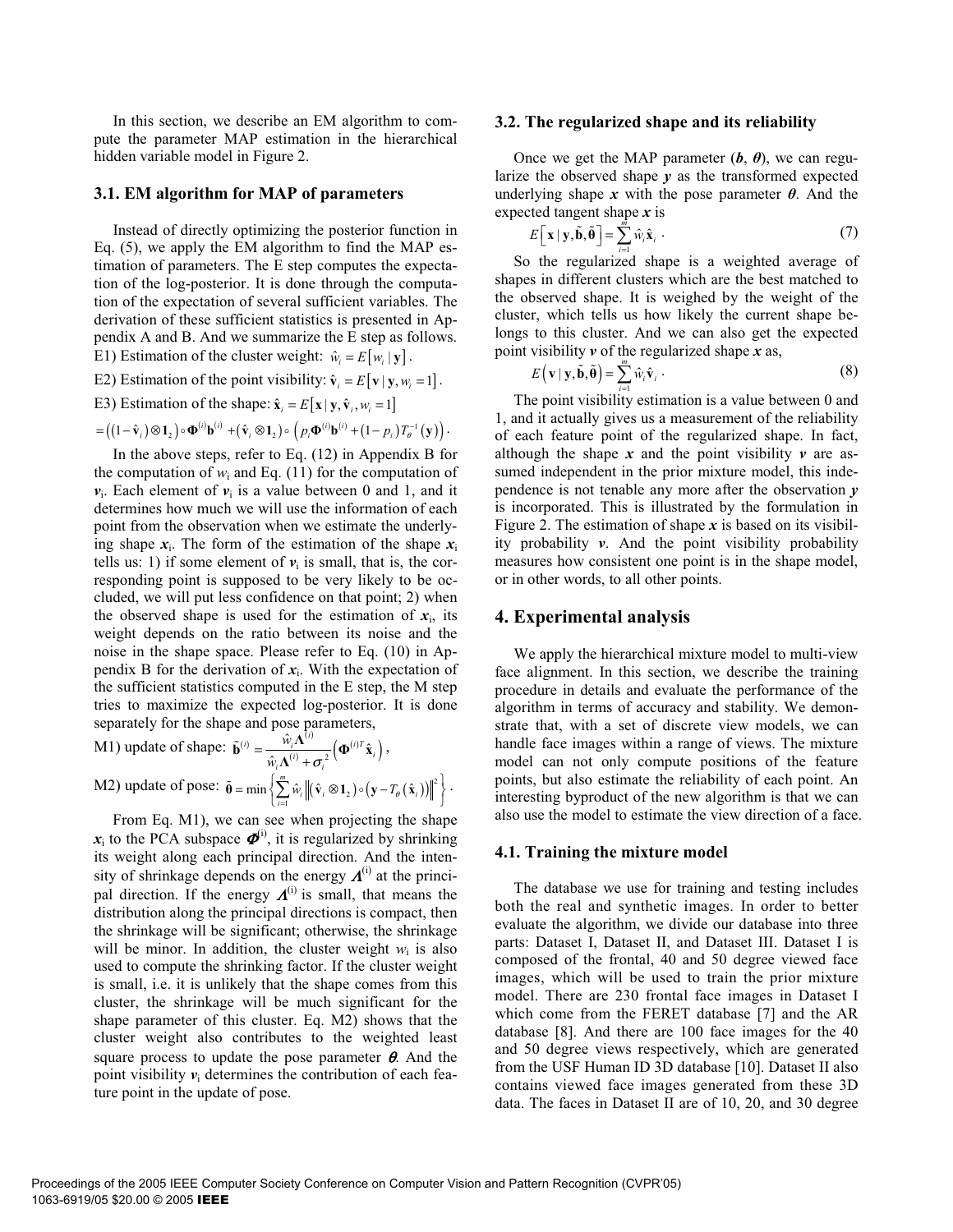

Figure 3: Faces with labeled landmarks.

views and there are 100 images for each view. The images in Dataset II are well labeled, and since they are different from those in Dataset I, they will be used as the ground truth for testing. The images in Dataset III are all synthetic images. We use 490 images in the FERET and AR databases and apply the technique in [11] to generate the 3D model of the face in each image. Then, using the 3D model, we can synthesize viewed face images at arbitrary views. In Dataset III, we have totally 490x51 synthetic face images, so there are 490 images at each view direction from 0 to 50 degrees.

The faces in Dataset I and II are labeled with 83 feature points. Figure 3 shows labeled faces at 10 and 50 degree views. We draw the points with three different shapes to represent different meanings. The circle points (white), i.e. the points on eyes, eyebrows, and mouth, are those of texture significance in the image and have the same geometrical meanings at each view. These points are chosen to correspond to the same points on the 3D model. More precisely, the locations of these points at different views all have corresponding points on the frontal view face at which all the points are visible. Unlike the circle points, the diamond ones (black) do not have the same geometrical meaning for all the views. In fact, they are selected because they have strong texture significance on the image, for example the edges, and have important functions in image searching. This kind of points includes those on the nose and the left part of silhouette (boundary with the background). All the other points (gray) are drawn with squares for those without texture meanings on the images. They are chosen to correspond to the same points on the 3D face model. These points are on the right part of the silhouette. After we finish labeling all the locations of these feature points, their visibilities are automatically computed with the 3D model of each face.

Training the hierarchical model includes learning a mixture shape model for all the 83 feature points and a mixture visibility model for each point. In the prior model, we learn a mixture PPCA model for the shape and a mixture Bernoulli model about the visibility of each point as described in Section 2.1. Training is done on the images in Dataset I and two clusters are learned for the mixture model. Figure 1 shows the two cluster centers. One cluster is the faces of nearly the frontal views and the other is the faces of 40 and 50 degree views. Given a shape *x*, the probability  $p(w_i=1|x)$  describes the likelihood that x



comes from the cluster *i* and how close it is to this cluster center, so this probability may give us some information on the view of *x*. Based on this consideration, we learn a regression function of the view over the cluster weight estimation from Dataset I and II. The probability  $p(w_i=1|x)$ is proportional to  $p(w_i=1) f_i(x)$ . Since the view distribution in Dataset I and II is very sparse, which only takes values as 0, 10, 20, 30, 40 and 50, the regression function we learned is a very simple 2nd-order polynomial. Thus, with this regression function and the estimated weight we can roughly estimate the view direction of an input face.

## **4.2. Local texture update**

Similar to ASM and BTSM, the process of our method is composed of two steps: local texture matching and global shape regularization. However, because of the multimodality of the images we model, we use a slightly different local texture matching strategy. The local texture model is learned for each cluster separately. Specifically, for each cluster, the local texture model is trained on the faces whose shapes are within the three standard deviations of the PPCA model of each cluster. Our local texture model is the same as ASM and BTSM, which is based on gray gradients at the feature point. Also, our method is implemented in a multi-resolution framework and a threelayer Gaussian image pyramid is formed on each image by down-sampling its pixels to obtain images of coarser resolutions. And the local models are trained for each layer. Therefore, for each point, there are two local models at each layer. When we use the two models to do local updating, we first calculate the update of the point with each local model and then weigh the results to get a final one. And the weight is just the weight estimation of the cluster. Figure 4 shows this local updating process. After the local updating, in the shape regularization step, we use the EM algorithm in Section 3 to estimate the shape and pose parameters, and finally get the estimation of the regularized shape and the reliability of each point.

## **4.3. Alignment accuracy**

The accuracy of our algorithm is tested on Dataset II which has labeled ground truth. It should be noted that the faces in Dataset II are of 10~30 degree views, which do not appear in our training data in Dataset I. We intend to show that using only a set of discrete view models, we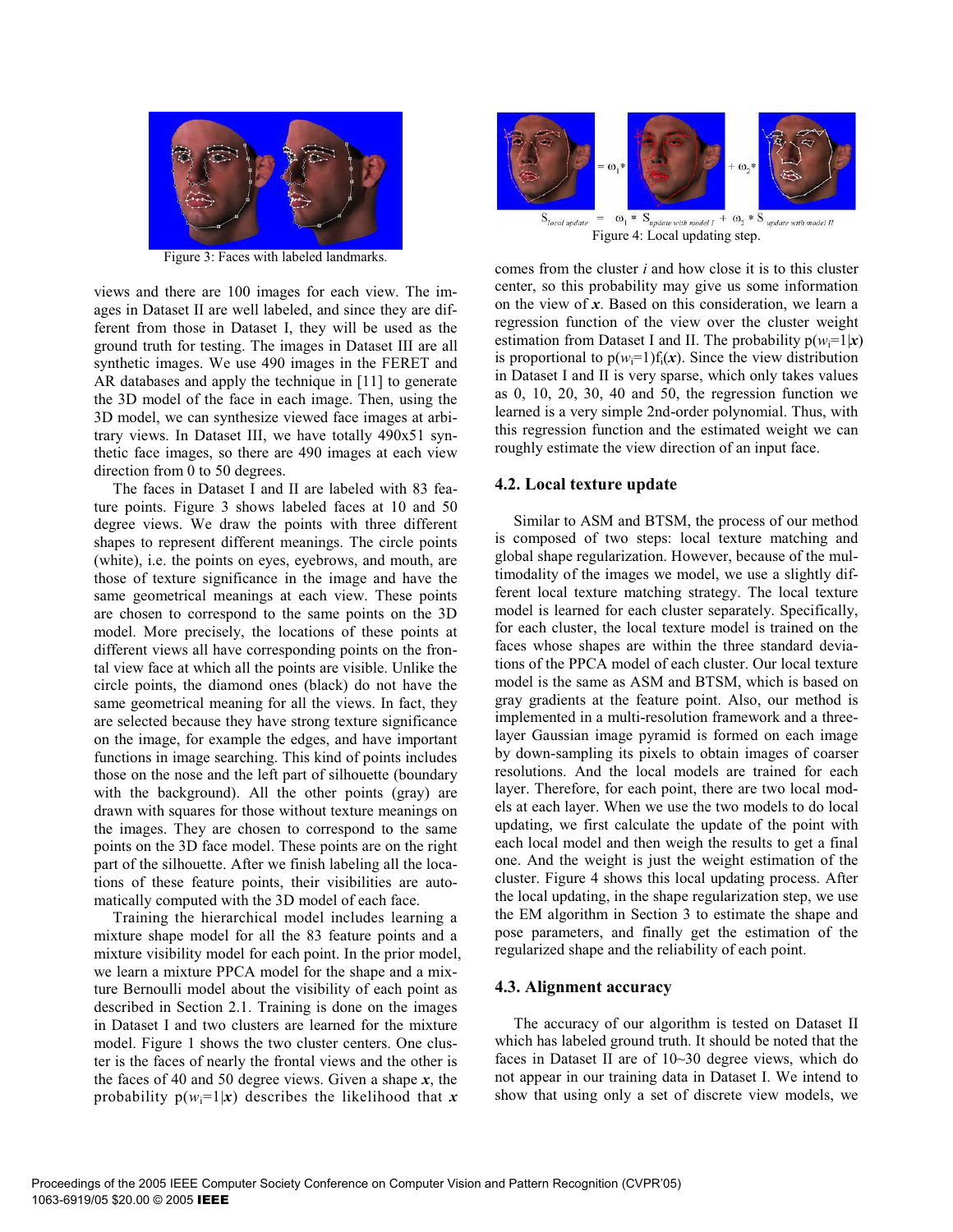

Figure 5: Statistics of alignment errors. (a) Densities of error differences. (b) Densities of errors of top 10 worst points.



Figure 6: Results on testing images.

can handle face images in a range of views. To demonstrate the accuracy, we compare our method with another two existing methods: the view based model and the nonlinear model. The alignment error is calculated as the average point-to-point distance between the aligned points and the labeled ground truth. For the view based model, we train two linear BTSM models [6] for frontal view and 40-50 view respectively with the face images in Dataset I and present the best result of the individual viewed BTSM models. For other nonlinear models, we compare ours with that using a mixture Gaussian model for representing shape variations in ASM [5]. The three algorithms use the same local texture description and start with the same initialization. The alignment accuracy of the three methods is compared in Figure 5. Figure 5 (a) shows the overall improvement of our model over the other two. It shows that our method is better than the mixture ASM on 81% images and outperforms the best viewed BTSM on 91% images. The improvement can be seen more clearly if we only concentrate on the worst aligned points. Figure 5 (b) shows the average errors of top 10 worst aligned points: while 81% images aligned by the mixture ASM and 74 % images aligned by the viewed BTSM have this error above 10 pixels, our model has an error below 10 pixels on 75% images. Some results of the three methods are also shown in Figure 6.

These results show two aspects of our algorithm. First, compared with view based methods, our method can reasonably weigh each mixture component model. Since the



Figure 7: (a) Aligned results. (b) View estimation. (c) Estimation of the visibility probability of the left eye inner corner point.

weighted combination of mixture components implies a much bigger sample space, our method can also work on the cases even if similar viewed samples are not in the training data. Second, compared with other nonlinear models, our model considers the visibility of the feature points and uses this visibility measure to prevent the missing or misleading features to ruin the overall result.

#### **4.4. View and point visibility estimation**

One interesting result of our method is that we can estimate the face view direction using only the 2D model. We do this through the estimation of the cluster weights. In our model, this weight estimation represents how far the face is from the cluster center in terms of the Mahalanobis distance. We have one cluster of nearly frontal faces and the other of about 40~50 degree viewed faces. It is reasonable to assume that the faces between 0 and 50 degrees have different distances to the two cluster centers. And this conjecture is confirmed by our experimental results. The dotted line in Figure 7 (b) shows view estimation results when the view of a face changes from 0 to 50 degrees and Figure 7 (a) shows the alignment results. We can see the estimation is consistent for the continuous change of views. It shows the weight estimation is rather stable. Although the results seem not fitted well between 40 to 50 degrees, this is reasonable since 40 and 50 degree viewed faces are in the same cluster in our model so that the views between them cannot be classified well. Another interesting outcome is the estimation of point visibility and this quantity is a probability between 0 and 1 which can give us a reliability measure for each point. Figure 7 (c) shows the curve of the estimated visible probability of the left-eye inner corner point with the change of views. The gray dot points exactly correspond to the results visualized in Figure 7 (a).